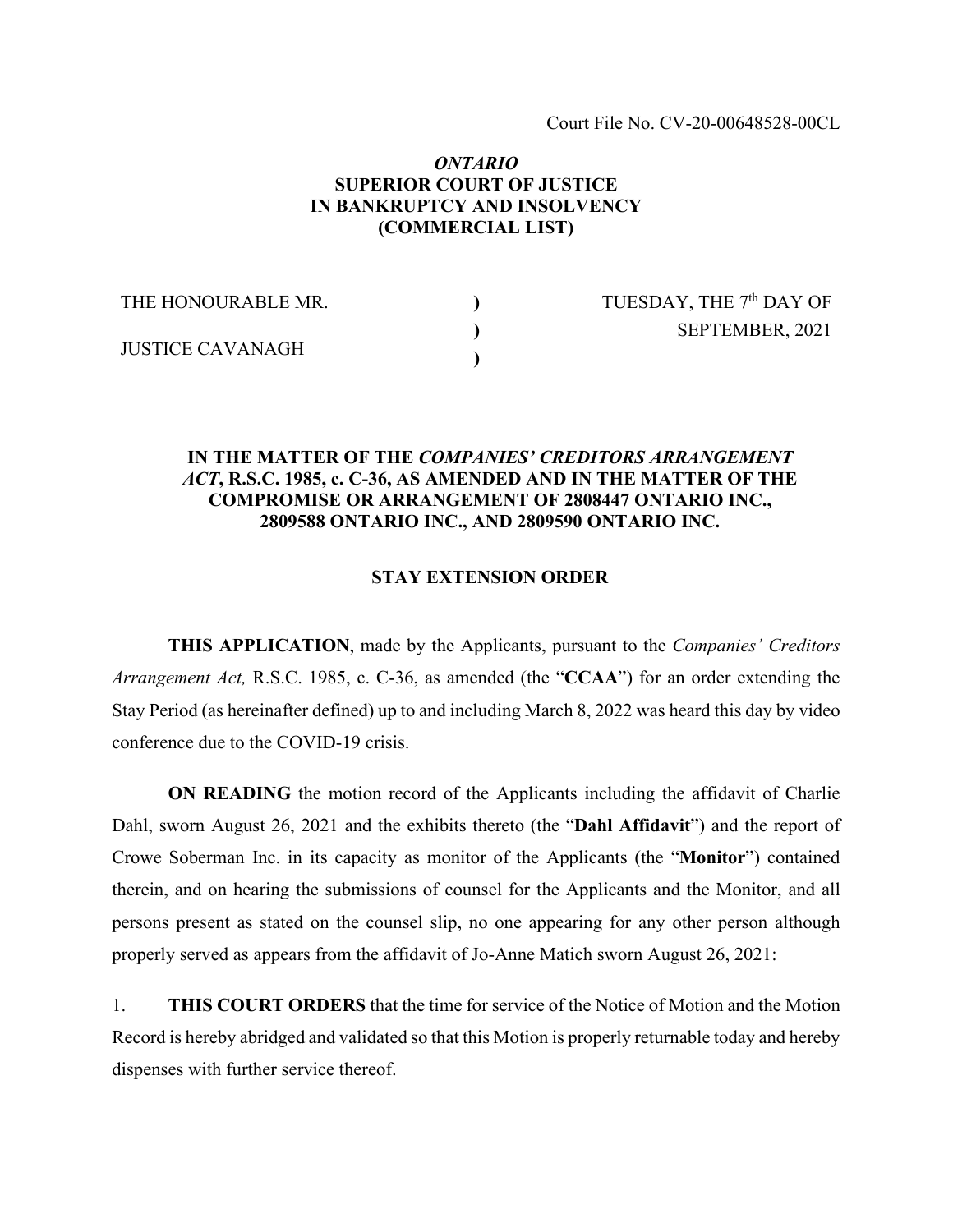2. **THIS COURT ORDERS** that the Stay Period, as defined in the Order of Mr. Justice Hainey dated September 29, 2020 (the "**Stay Period**"), is hereby extended up to and including December 15, 2021.

3. **THIS COURT ORDERS** that this Order and all of its provisions are effective as of 12:01 a.m. Eastern Standard/Daylight Time on the date of this Order.



 $\overline{\mathcal{L}}$  , and the set of the set of the set of the set of the set of the set of the set of the set of the set of the set of the set of the set of the set of the set of the set of the set of the set of the set of the s

Digitally signed by Mr. Justice Cavanagh